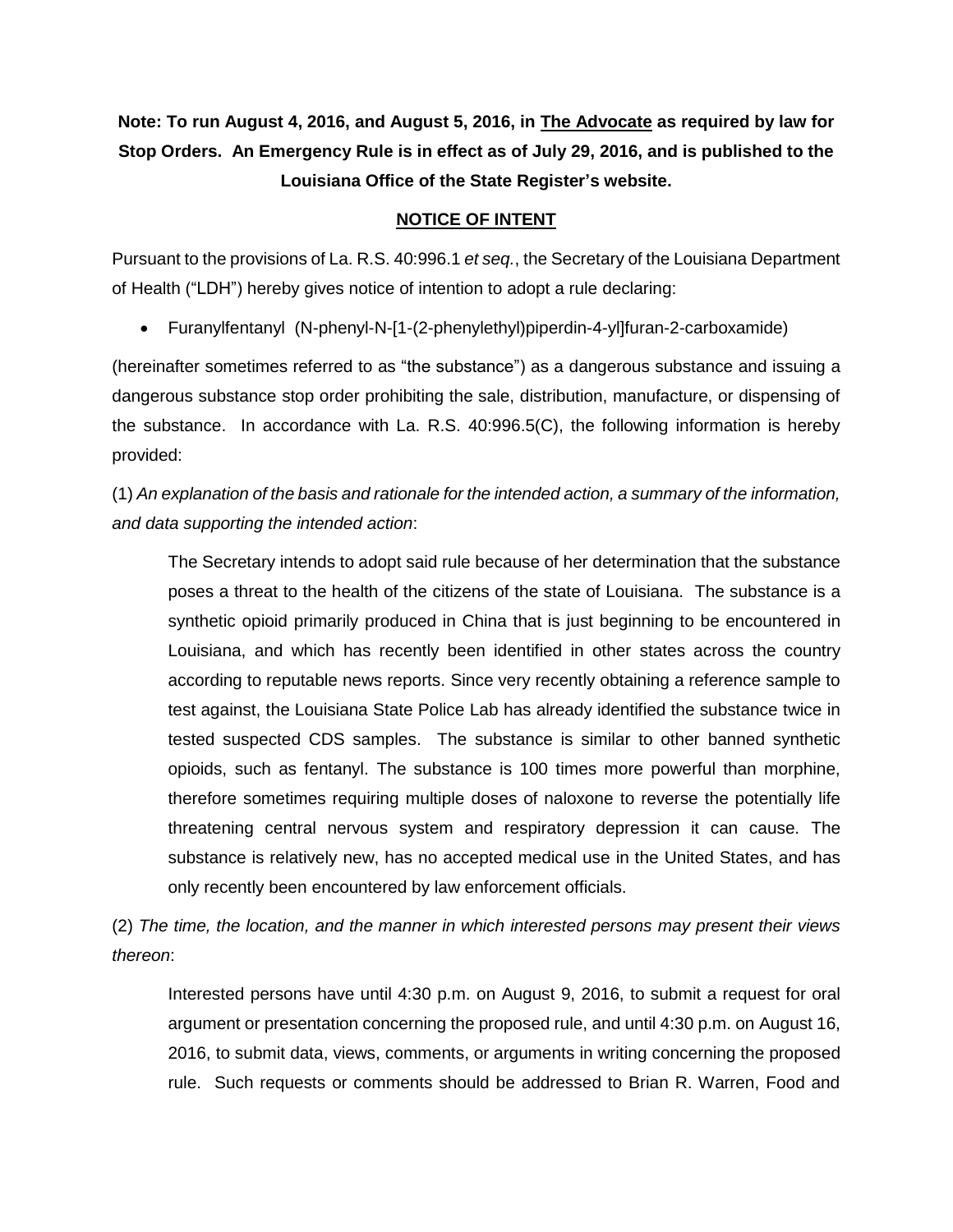Drug Unit, Sanitarian Services Section, Office of Public Health, Mail Bin # 10, P.O. Box 4489, Baton Rouge, LA 70821-4489, or faxed to (225) 342-7672. If requests or comments are to be shipped or hand-delivered, please address the information as shown above and deliver to the Bienville Building, 628 N. 4th Street - Room 166, Baton Rouge, LA 70802. If a timely request for an opportunity for oral presentation or argument is made as provided herein, then a public hearing will be held on August 23, 2016. Please call (225) 342-9513 to find out if a public hearing is being held.

(3) *A statement that the intended action complies with the provisions of R.S. 40:996.1 through 996.7*:

The intended action and rule complies with the provisions of R.S. 40:996.1 through 996.7.

(4) *The text of the proposed rule*:

## **Rule**

**Pursuant to the authority granted by La. R.S. 40:996.1 et seq., the Secretary of the Louisiana Department of Health has determined that the following substance constitutes an imminent hazard to the public health, safety, and welfare, and, accordingly, is hereby declared to be a "dangerous substance":**

 **Furanylfentanyl (N-phenyl-N-[1-(2-phenylethyl)piperdin-4-yl]furan-2 carboxamide)**

**A "dangerous substance stop order", as defined in La. R.S. 40:996.2, prohibiting the sale, distribution, manufacture, or dispensing of the above-listed dangerous substance, is hereby issued and declared.**

**The Secretary's finding that the above-listed substance is a "dangerous substance", and the issuance herein of a "dangerous substance stop order" concerning said substance, is based upon the following findings and determinations, made after the Secretary's consideration of the factors set forth in La. R.S: 40:996.3(B):**

- **1.** *The substance has a high potential for abuse***. Because the substance has no legitimate medicinal use and is a highly potent drug to which severe physical ailments have been attributed, any use thereof constitutes abuse.**
- **2.** *The substance has no current medical use in treatment in the United States***. After consulting with the State Health Officer, the Secretary has determined that**